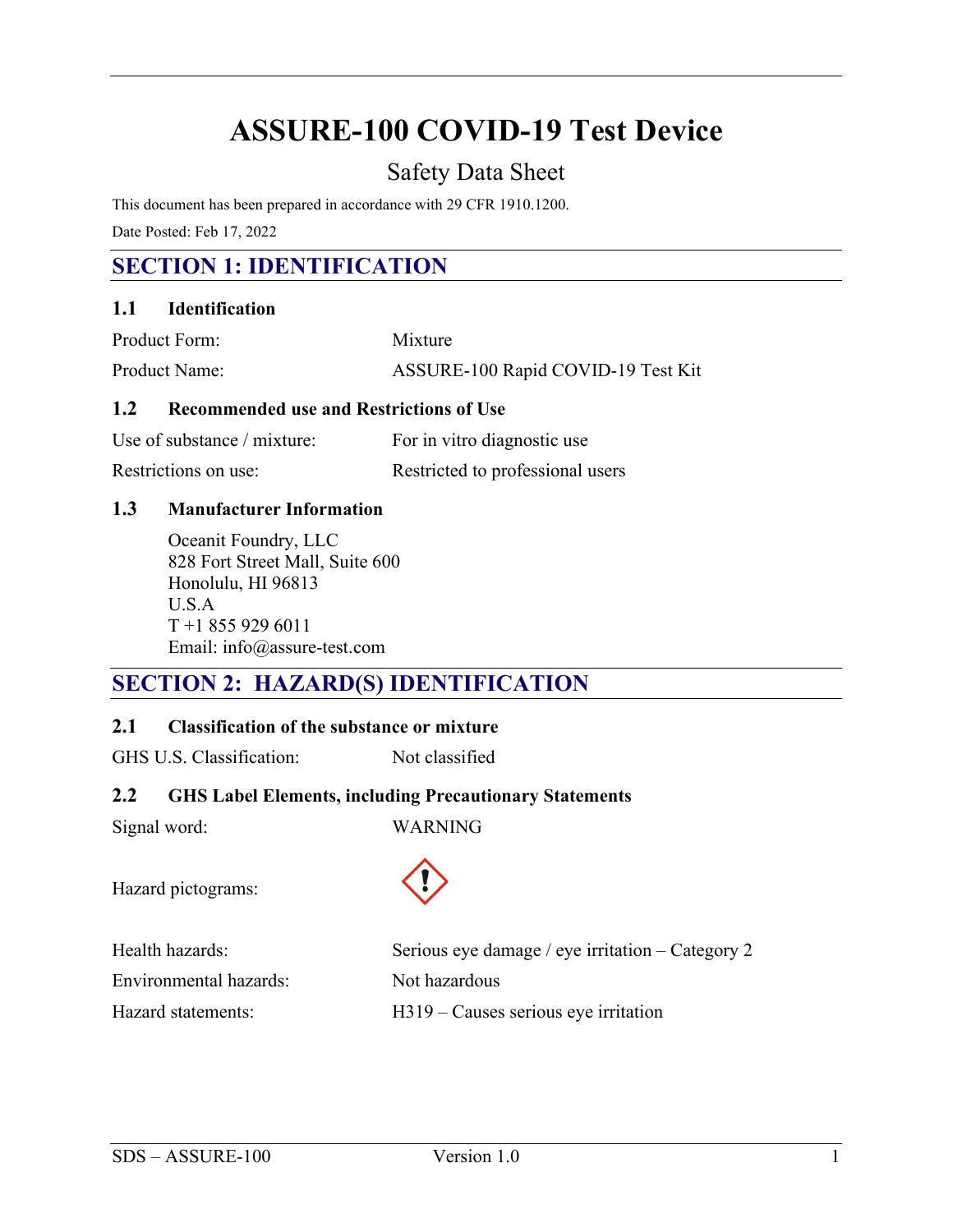| <b>Precautionary Statements</b> |                                                                                                                                                                                                                                              |
|---------------------------------|----------------------------------------------------------------------------------------------------------------------------------------------------------------------------------------------------------------------------------------------|
| Prevention:                     | P280 - Wear protective gloves/protective clothing/eye<br>protection/face protection                                                                                                                                                          |
|                                 | P264 - Wash hands thoroughly after handling                                                                                                                                                                                                  |
| Response:                       | $P305 + P351 + P338$ - IF IN EYES: Rinse cautiously with<br>water for several minutes. Remove contact lenses, if<br>present and easy to do. Continue rinsing.<br>$P337 + P313$ - If eye irritation persists: Get medical<br>advice/attention |
| Storage:                        | Not applicable                                                                                                                                                                                                                               |
| Disposal:                       | Not applicable                                                                                                                                                                                                                               |
| Physical Hazards:               | Not Hazardous                                                                                                                                                                                                                                |
| H MIS:                          | $Health-2$<br>Flammability $-0$<br>Reactivity - 0                                                                                                                                                                                            |

#### **2.3 Other hazards which do not result in classification**

Contains a known or suspected endocrine disruptor.

#### **2.4 Unknown acute toxicity (GHG U.S.)**

Not applicable.

# **SECTION 3: COMPOSITION/INFORMATION ON INGREDIENTS**

#### **3.1 Substances**

Not applicable

#### **3.2 Mixtures**

| <b>Chemical Name</b>                                                                                                    | <b>Concentration</b> | CAS No.   |
|-------------------------------------------------------------------------------------------------------------------------|----------------------|-----------|
| Diluent (Proprietary)                                                                                                   | 97.5%                | N/A       |
| Triton X-100<br>$\text{Poly(oxy-1,2-ethanediyl).alpha.-[4-(1,1,3,3-1] )}$<br>tetramethylbutyl)phenyl]-.omega.-hydroxy-) | $1\%$                | 9002-93-1 |
| EDTA-disodium salt (Edetate disodium dihydrate)                                                                         | $1.5\%$              | 6381-92-6 |

#### **Trade Secret Statement (OSHA §1910.1200(i))**

The specific chemical identities and/or exact percentage (concentration) of composition has been withheld as a trade secret.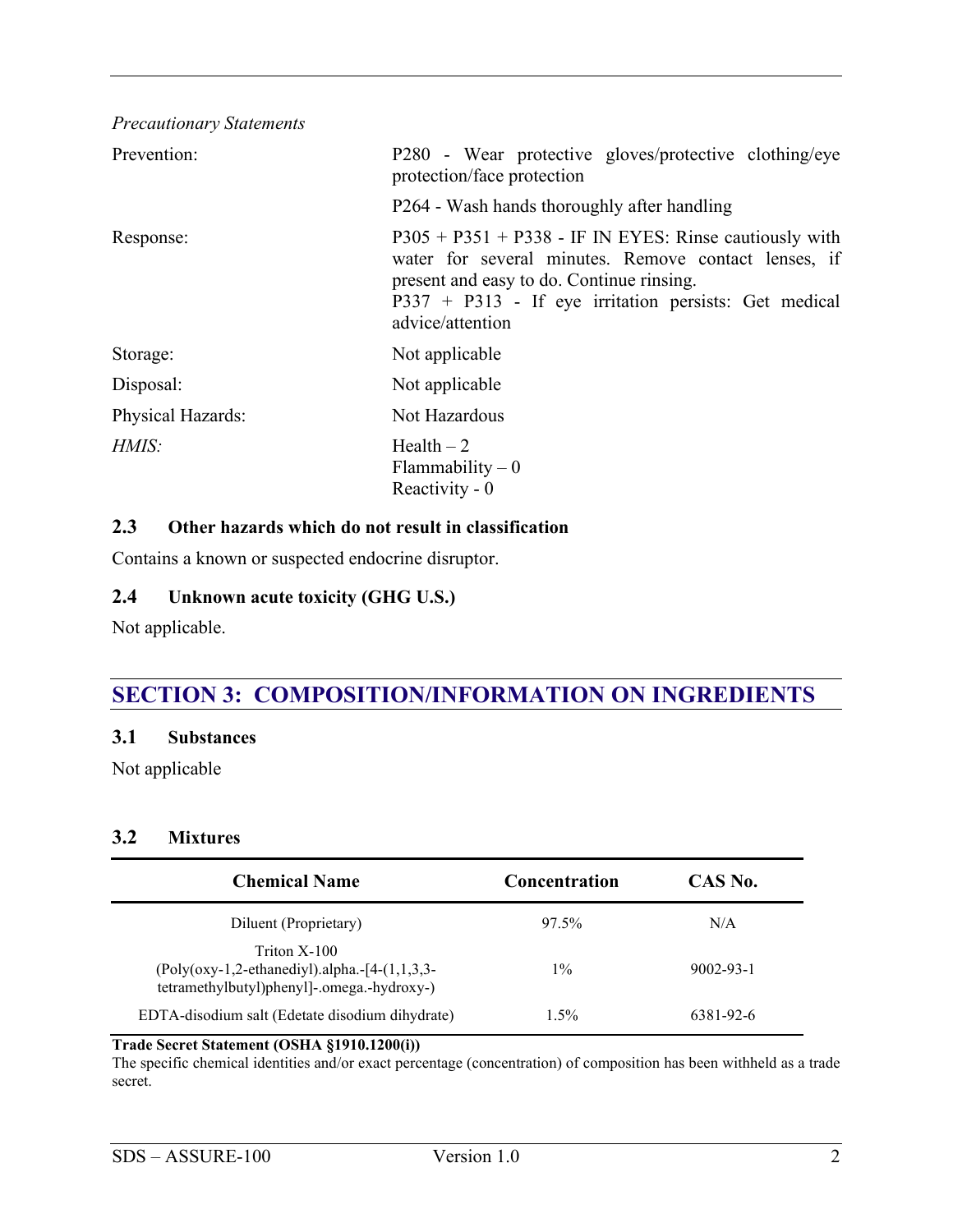# **SECTION 4: FIRST-AID MEASURES**

#### **4.1 Description of first aid measures**

| General Advice: | If symptoms persist, call a physician.                                                        |
|-----------------|-----------------------------------------------------------------------------------------------|
| Inhalation:     | If breathed in, move person into fresh air. If not breathing,<br>give artificial respiration. |
| Skin Contact:   | Wash off with soap and plenty of water.                                                       |
| Eye Contact:    | Flush eyes with water.                                                                        |
| Ingestion:      | Rinse mouth with water, call a poison<br>center/doctor/physician if you feel unwell.          |

#### **4.2 Most important symptoms and effects (acute and delayed)**

The most important known symptoms and effects are described in the labeling (see Section 2.2) and/or in Section 11.

#### **4.3 Immediate medical attention and special treatment, if necessary**

Description of first aid measures:

| Skin contact:       | Rinse skin with water. Immediate medical attention is not<br>required.                                                                            |  |  |  |
|---------------------|---------------------------------------------------------------------------------------------------------------------------------------------------|--|--|--|
| Eye contact:        | Rinse cautiously with water for several minutes. Remove<br>contact lenses, if present and easy to do. Continue rinsing.                           |  |  |  |
| Ingestion:          | Not expected to present a significant ingestion hazard under<br>anticipated conditions of normal use. If you feel unwell,<br>seek medical advice. |  |  |  |
| Inhalation:         | Not expected to be an inhalation hazard under anticipated<br>conditions of normal use of this material. Consult a<br>physician if necessary.      |  |  |  |
| Notes to Physician: | Treat symptomatically.                                                                                                                            |  |  |  |

*Most important symptoms and effects, both acute and delayed*

H319 - Causes serious eye irritation

*Indication of any immediate medical attention and special treatment needed*

IF IN EYES: Rinse cautiously with water for several minutes. Remove contact lenses, if present and easy to do.

Continue rinsing. Get medical advice/attention if you feel unwell.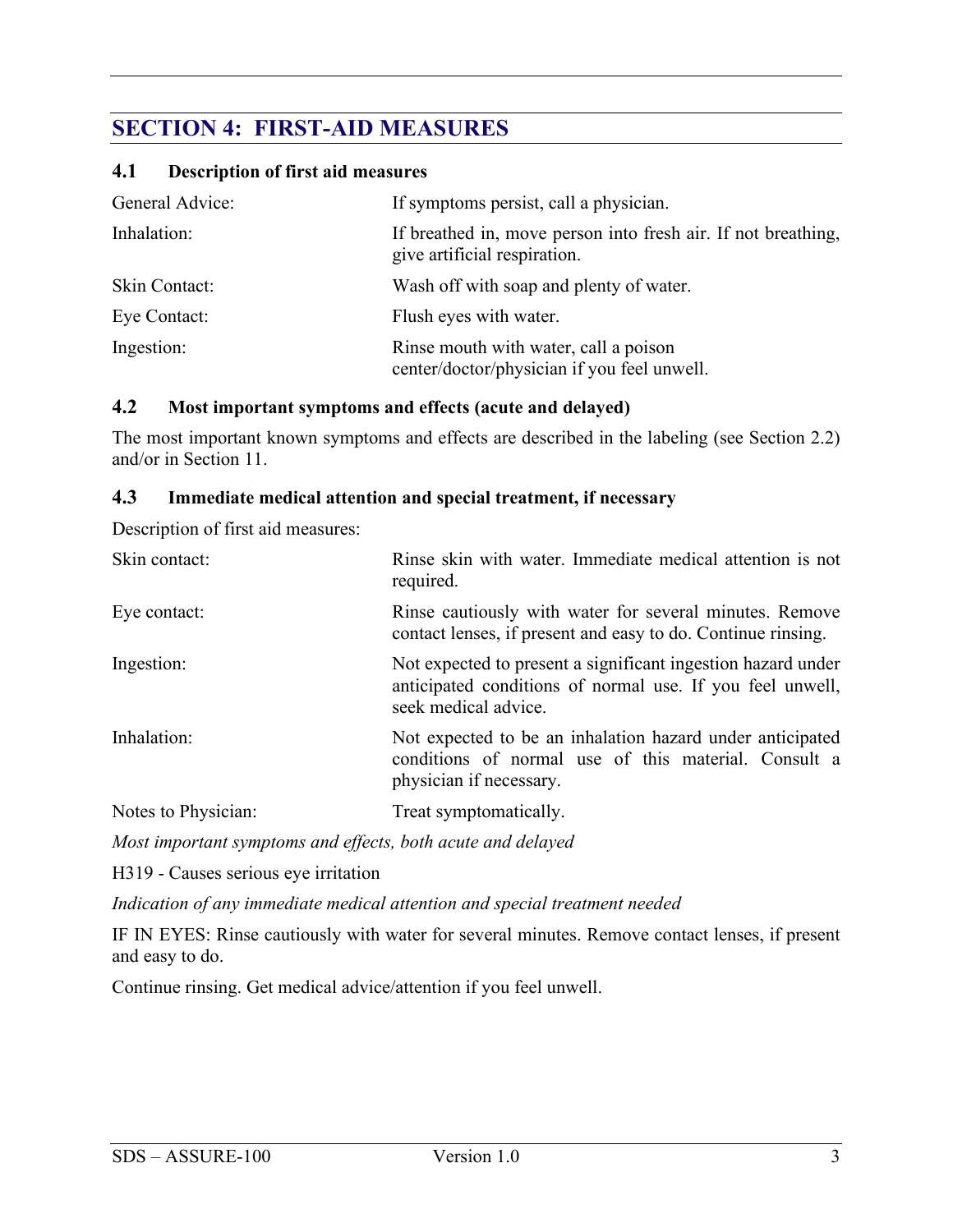# **SECTION 5: FIRE FIGHTING MEASURES**

#### **5.1 Suitable (and unsuitable) extinguishing media**

Suitable extinguishing media: Water spray. Carbon dioxide  $(CO_2)$ . Dry chemical. Foam. Unsuitable extinguishing media: No information available.

#### **5.2 Specific hazards arising from the chemical**

Not known.

#### **5.3 Special protective equipment and precautions for firefighters**

Protection during firefighting: Standard procedure for chemical fires.

# **SECTION 6: ACCIDENTAL RELEASE MEASURES**

#### **6.1 Personal precautions, protective equipment, and emergency procedures**

Avoid breathing vapors, mist, or gas.

For personal protection, see Section 8.

#### **6.2 Environmental Precautions**

Avoid release to the environment. Do not let product enter drains. Do not flush into surface water or sanitary sewer system. Do not allow material to contaminate ground water system.

#### **6.3 Methods and material for containment and cleaning up**

Keep in suitable, closed containers for disposal.

#### **6.4 Reference to other sections**

For disposal, refer to Section 13.

### **SECTION 7: HANDLING AND STORAGE**

#### **7.1 Precautions for safe handling**

Precautions for safe handling: Ensure adequate ventilation. Wear personal protective equipment as required. See Section 8 for more information.

#### **7.2 Conditions for safe storage, including any incompatibilities**

Storage conditions: Product must only be kept in original packaging. Avoid freezing or extreme heat.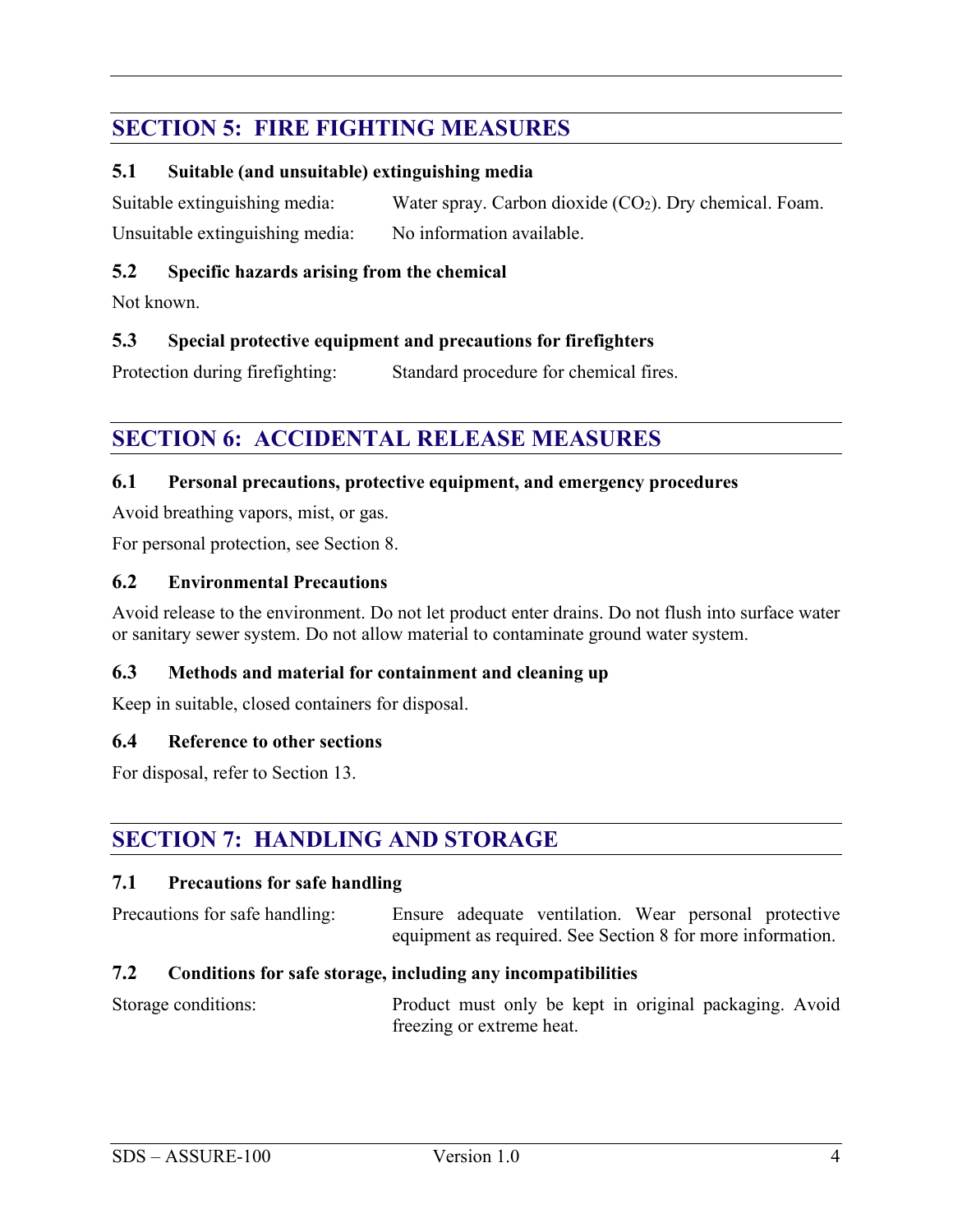# **SECTION 8: EXPOSURE CONTROLS/PERSONAL PROTECTION**

#### **8.1 Control parameters**

| <b>Chemical Name</b> | <b>OSHA PEL</b> | <b>OSHA PEL</b><br>(Ceiling) | <b>ACGIH OEL</b><br>(TWA) | <b>OEL (STEL)</b> |
|----------------------|-----------------|------------------------------|---------------------------|-------------------|
| Triton X-100         | None            | None                         | None                      | None              |

#### **8.2 Appropriate Engineering Controls**

Appropriate engineering controls: Ensure good ventilation, especially in confined areas

Environmental exposure controls: Avoid release to the environment. Prevent product from entering drains. Do not allow material to contaminate ground water system

#### **8.3 Individual protection measures/Personal protective equipment**

Personal protective equipment:

| Hand protection:          | Wear suitable gloves. Glove material: Compatible<br>chemical-resistant gloves.                                                        |  |  |  |  |  |
|---------------------------|---------------------------------------------------------------------------------------------------------------------------------------|--|--|--|--|--|
| Eye protection:           | Tight sealing safety goggles                                                                                                          |  |  |  |  |  |
| Skin and body protection: | Wear suitable protective clothing.                                                                                                    |  |  |  |  |  |
| Hygiene measures:         | Handle in accordance with good industrial hygiene and<br>safety practice                                                              |  |  |  |  |  |
| Respiratory protection:   | In case of insufficient ventilation wear respirators and<br>components tested and approved under appropriate<br>government standards. |  |  |  |  |  |

### **SECTION 9: PHYSICAL AND CHEMICAL PROPERTIES**

#### **9.1 Information on basic physical and chemical properties**

| Liquid                   |
|--------------------------|
| Off-white, opaque liquid |
| Not determined           |
| Not determined           |
| 9.5                      |
| Not determined           |
| Not determined           |
| Not determined           |
| Not determined           |
| Not determined           |
| Not determined           |
|                          |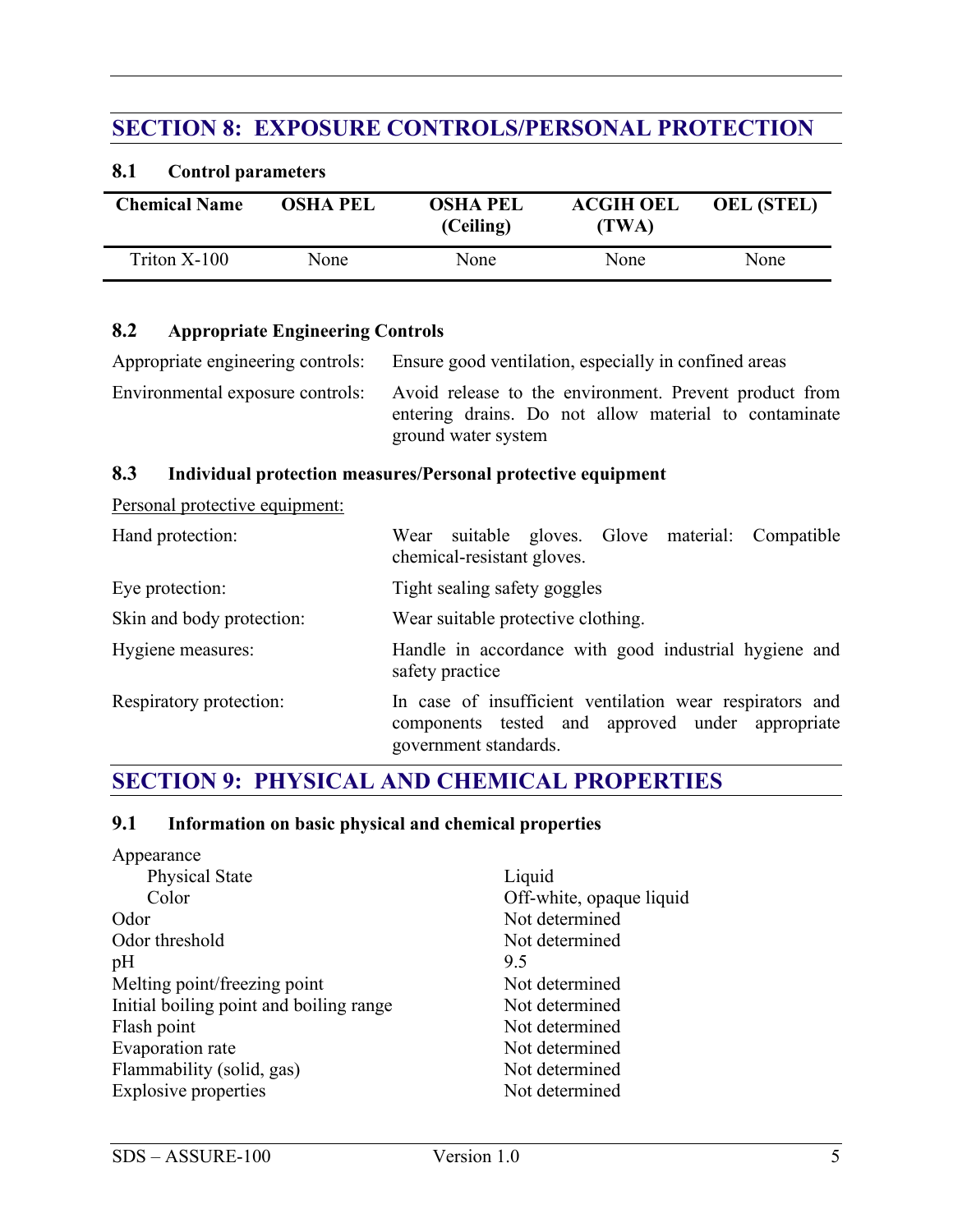Lower explosion limit Not determined Upper explosion limit Not determined Vapor Pressure Not determined Vapor Density Not determined Density Not determined Water Solubility Not determined Partition coefficient: Not determined Auto-ignition temperature Not determined Decomposition temperature Not determined Viscosity Not determined Oxidizing properties Not determined

#### **9.2 Other information**

No additional information available.

# **SECTION 10: STABILITY AND REACTIVITY**

#### **10.1 Reactivity**

No data available.

#### **10.2 Chemical stability**

Stable under recommended storage conditions.

#### **10.3 Possibility of hazardous reactions**

No data available.

#### **10.4 Conditions to avoid**

None under recommended storage and handling conditions (see Section 7).

#### **10.5 Incompatible materials**

Strong oxidizing agents.

#### **10.6 Hazardous decomposition products**

Hazardous decomposition products formed under fire conditions. - Carbon oxides, Nitrogen oxides (NOx)

Hazardous decomposition products formed under fire conditions. - Carbon oxides, Nitrogen oxides (NOx), Sodium oxides

Other decomposition products - No data available

In the event of fire: See Section 5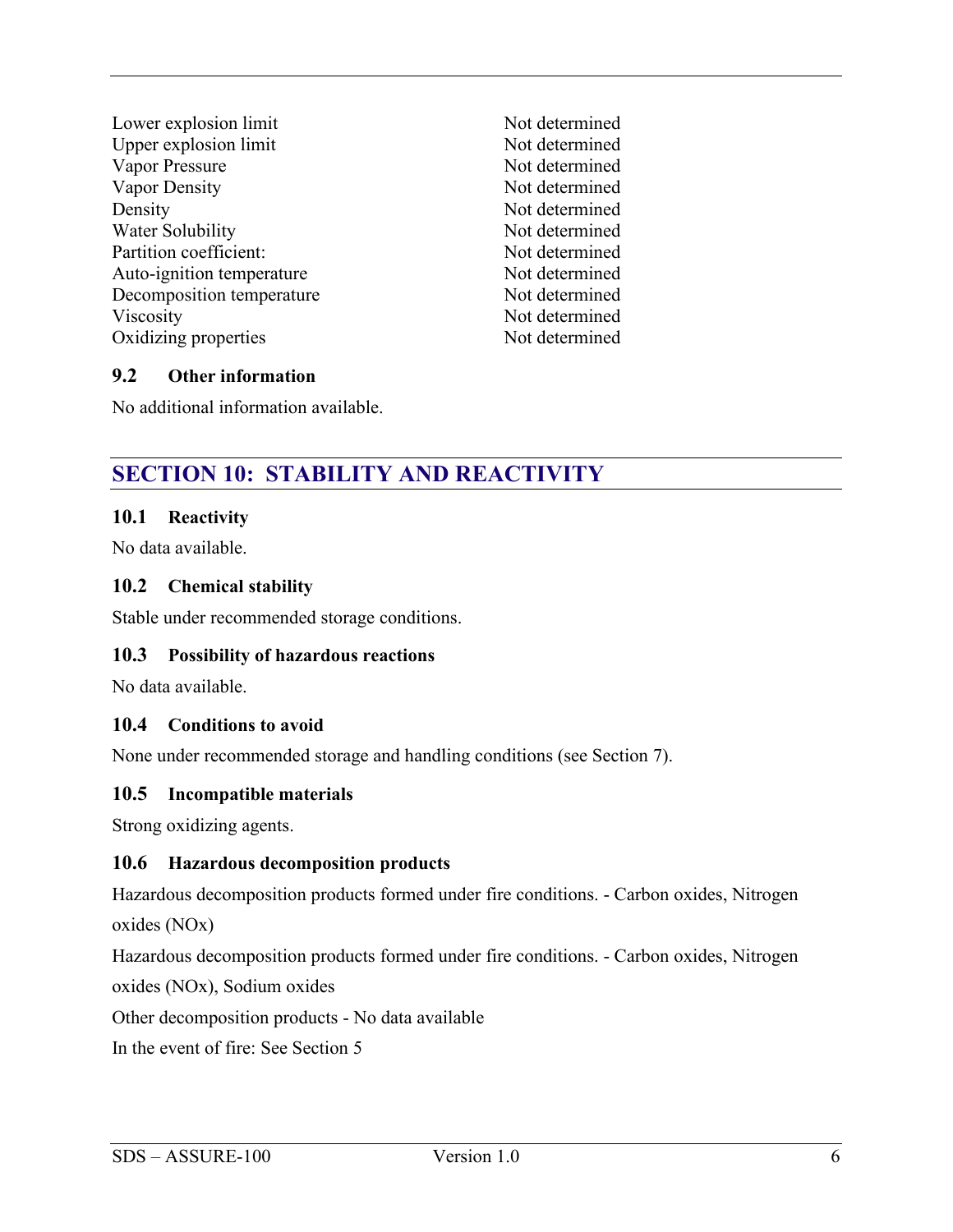# **SECTION 11: TOXICOLOGICAL INFORMATION**

#### **11.1 Information on toxicological effects**

| <b>Chemical Name</b>                                                                          | Oral LD50            | <b>Dermal LD50</b>                                       | <b>Inhalation LC50</b> |
|-----------------------------------------------------------------------------------------------|----------------------|----------------------------------------------------------|------------------------|
| Triton X-100                                                                                  | $= 1800$ mg/kg (rat) | No data available                                        | No data available      |
| <b>Principal Routes of Exposure</b>                                                           |                      |                                                          |                        |
| Acute toxicity:                                                                               |                      | Data are conclusive but insufficient for classification. |                        |
| Skin corrosion/irritation:                                                                    |                      | Data are conclusive but insufficient for classification  |                        |
| Serious eye damage/irritation:                                                                |                      | Irritating to eyes                                       |                        |
| Data are conclusive but insufficient for classification<br>Respiratory or skin sensitization: |                      |                                                          |                        |
| Specific target organ toxicity $(STOT)$ – single exposure:                                    |                      |                                                          |                        |
| Data are conclusive but insufficient for classification                                       |                      |                                                          |                        |
| Specific target organ toxicity $(STOT)$ – repeated exposure                                   |                      |                                                          |                        |
| Data are conclusive but insufficient for classification                                       |                      |                                                          |                        |
| Carcinogenicity:                                                                              |                      | Data are conclusive but insufficient for classification  |                        |
| Germ cell mutagenicity:                                                                       |                      | Data are conclusive but insufficient for classification  |                        |
| Reproductive toxicity:                                                                        |                      | Data are conclusive but insufficient for classification  |                        |
| Aspiration hazard:                                                                            |                      | Data are conclusive but insufficient for classification  |                        |

# **SECTION 12: ECOLOGICAL INFORMATION**

#### **12.1 Ecotoxicity**

Hazardous to the Aquatic Environment.

| <b>Chemical Name</b> | <b>Toxicity to</b><br>algae | <b>Toxicity to</b><br>daphnia and<br>other aquatic<br>invertebrates | <b>Toxicity to</b><br>Fish | <b>Microtox Data</b> | log Pow           |
|----------------------|-----------------------------|---------------------------------------------------------------------|----------------------------|----------------------|-------------------|
| Triton $X-100$       | No data<br>available        | No data<br>available                                                | No data<br>available       | No data available    | No data available |

#### **12.2 Persistence and degradability**

This mixture does not contain any substances that are assessed to be a PBT or a vPvB.

#### **12.3 Bioaccumulative potential**

No data available.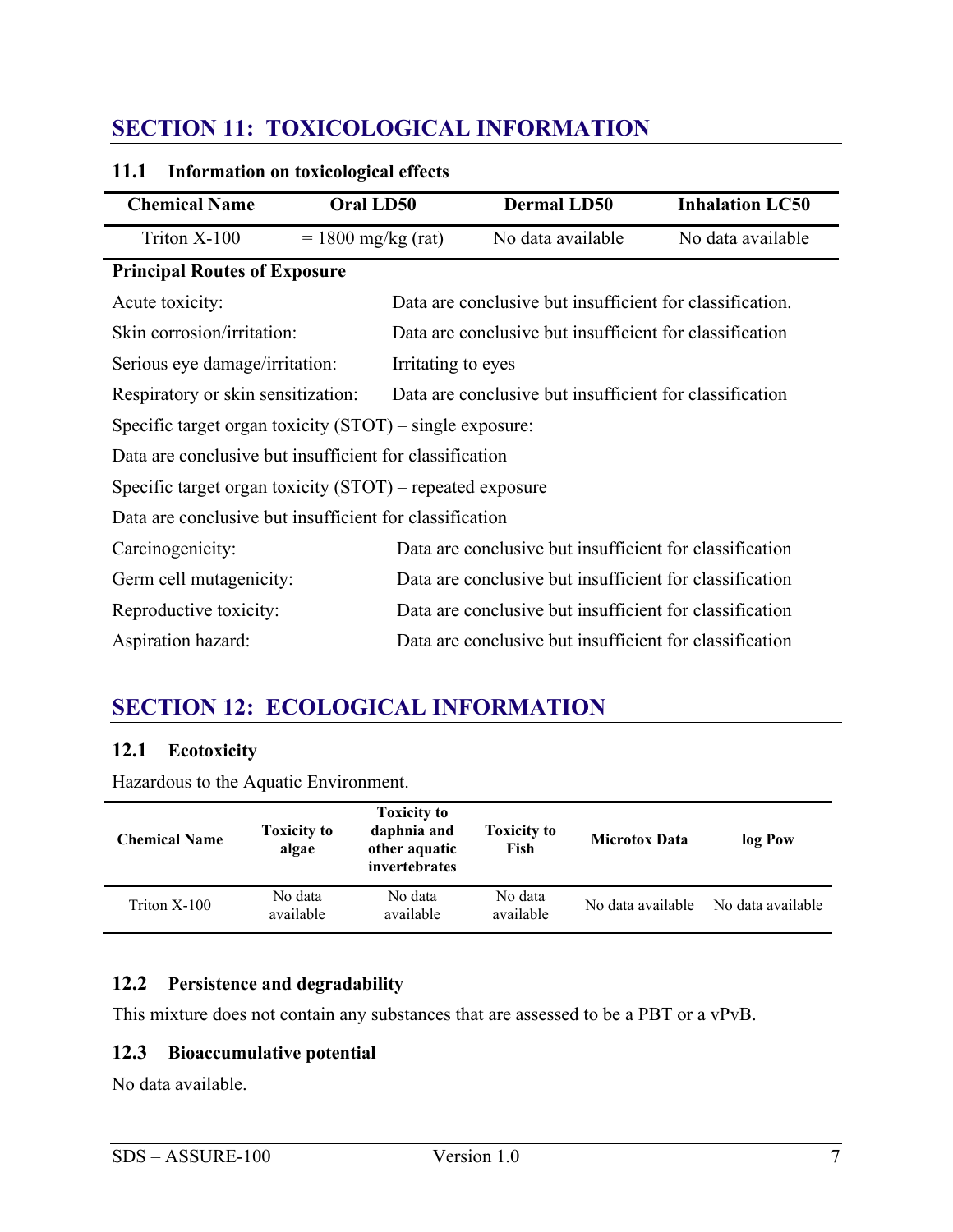#### **12.4 Mobility in soil**

No data available.

#### **12.5 Other adverse effects**

Contains a known or suspected endocrine disruptor.

### **SECTION 13: DISPOSAL CONSIDERATIONS**

#### **13.1 Waste treatment methods**

The generation of waste should be avoided or minimized wherever possible. Empty containers or liners may retain some product residues. This material and its container must be disposed of in according to approved disposal technique. Disposal of this product, its solutions or of any byproducts, shall comply with the requirements of all applicable local, regional or national/federal regulations. Do not empty into drains. Do not dispose of waste into sewer.

### **SECTION 14: TRANSPORT INFORMATION**

#### **14.**

| ATA /ADR / DOT-US / IMDG:     | Not regulated in the meaning of transport regulations |
|-------------------------------|-------------------------------------------------------|
| UN Number:                    | Not applicable                                        |
| UN proper shipping name:      | Not applicable                                        |
| Transport hazard class(es):   | Not applicable                                        |
| Packing group:                | Not applicable                                        |
| Special precautions for user: | Not applicable                                        |
|                               |                                                       |

Transport in bulk according to Annex II of MARPOL 73/78 and the IBC Code: Not applicable.

# **SECTION 15: REGULATORY INFORMATION**

#### **15.1 US Federal regulations**

| Component US TSCA |                           |        |
|-------------------|---------------------------|--------|
| Triton X-100      | $9002 - 93 - 1$ (0.1-2.4) | Listed |

SARA 313 Components

This material does not contain any chemical components with known CAS numbers that exceed the threshold (De Minimis) reporting levels established by SARA Title III, Section 313.

Clean Air Act, Section 112 Hazardous Air Pollutants (HAPs) (see 40 CFR 61) This product does not contain HAPs.

#### **15.2 International regulations**

Canada regulations - No additional information available